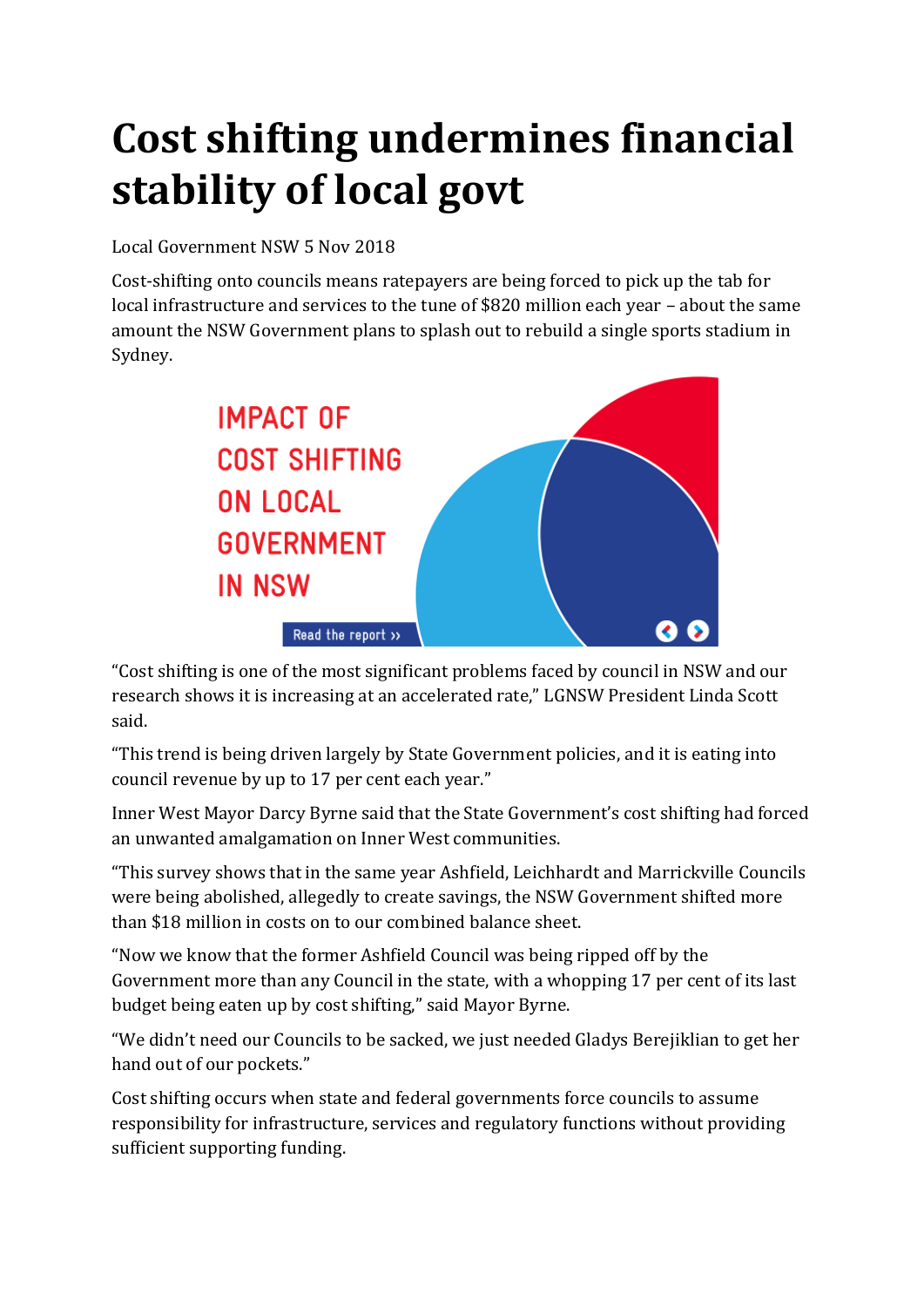Cost shifting occurs when state and federal governments force councils to assume responsibility for infrastructure, services and regulatory functions without providing sufficient supporting funding.

The practice has imposed a cumulative total burden of \$6.2 billion over a 10-year period.

Clr Scott said the five hardest-hit councils in NSW included:

- Inner West Council (17% of income)
- Cessnock City Council (16% of income)
- Maitland City Council (16% of income)
- Hunters Hill Council (15% of income)
- Canterbury-Bankstown Council (14% of income).

### NSW COUNCILS MOST AFFECTED BY COST SHIFTING

The 10 councils most affected by cost shifting



Figure 3: percentage of council income diverted due to cost shifting by other spheres of government and dollar impact on each council 2015/16

"One of the most appalling examples of cost shifting is the NSW Government's waste levy, which increased councils' costs by 44% over a two-year period," she said.

"Last year, the NSW Government collected \$659 million in waste levies but only 18% of this council contribution was returned to local government to actually manage waste.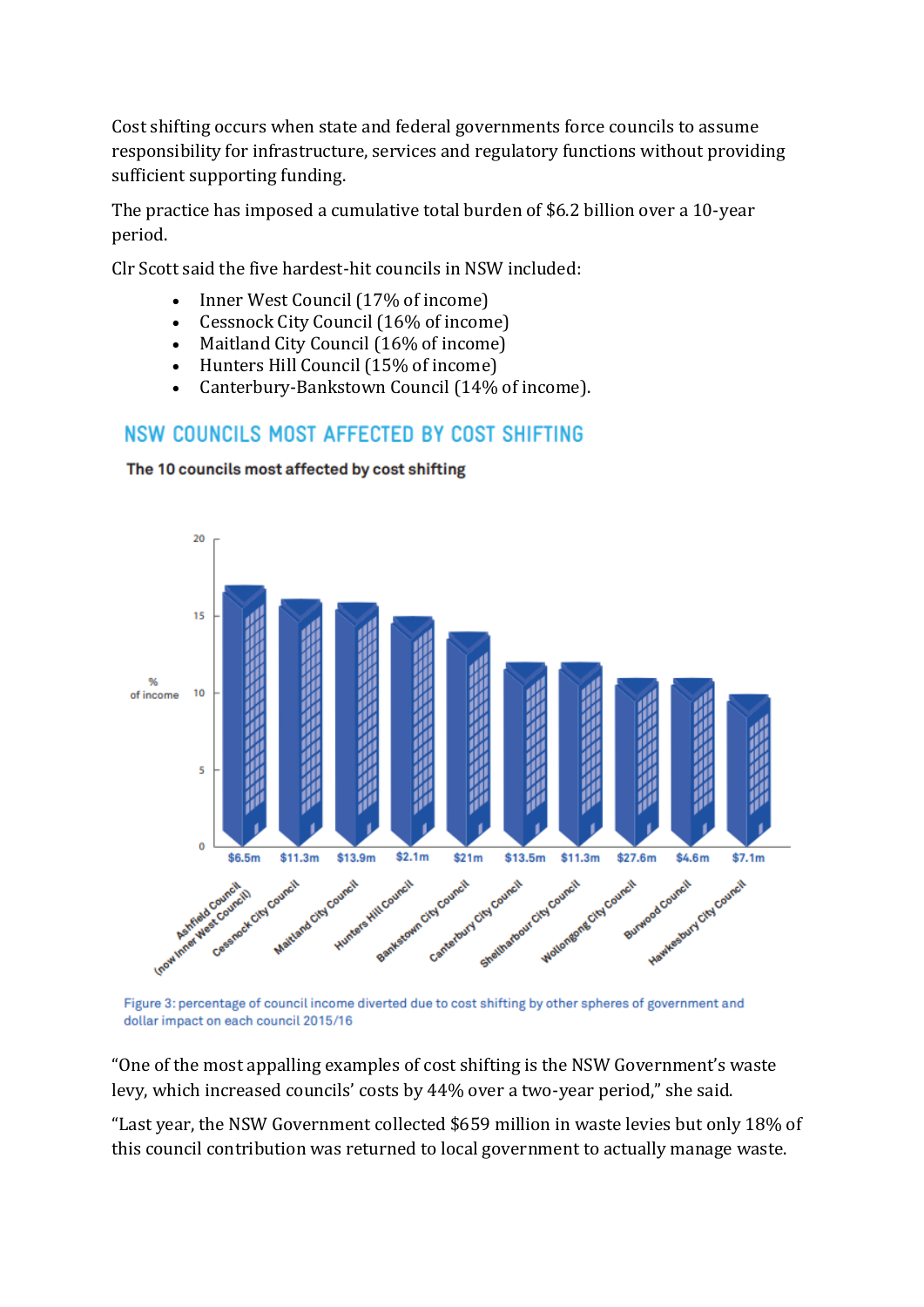"Where has the rest gone? Is it being funnelled into the controversial plan to spend \$729 rebuilding Allianz Stadium or \$810 million on the ANZ Stadium at Homebush?

"Treasurer Dominic Perrottet boasts of a budget surplus, but he's a little less forthcoming about the fact that some of that surplus is only possible because the State Government shoves an ever-increasing amount of costs downstream to local government.

"It's quite common for the Government to make a big media splash about providing oneoff funding for local infrastructure – but then the council has to absorb the cost of maintaining that infrastructure in years to come."

Clr Scott said the latest research identified other big-ticket cost-shifts as including the shortfall in public library funding; pensioner rate rebates; and the cost of managing other regulatory burdens such as the operation of Independent Hearing Assessment Panels, enforcement of companion animal regulations, and the management of contaminated land, noxious weed and flood controls.

"Cost shifting is increasingly undermining the financial stability of local government and its ability to deliver the services and infrastructure communities need.

"Quality government regulation can, and should, lift up local communities and support economies; not deplete them - and this is why we are calling on the NSW and Australian Government to put an end to cost shifting".

A summary report of LGNSW's cost shifting survey 2015/16, containing a breakdown of councils most affected by cost shifting as well as the budgetary impacts can be found [here.](https://www.lgnsw.org.au/files/imce-uploads/206/Cost_Shifting_Summary.pdf)

## **Cost Shifting Survey**

Cost shifting describes a situation where the responsibility for, or merely the costs of, providing a certain service, concession, asset or regulatory function are 'shifted' from a higher level of government on to a lower level of government without providing corresponding funding or the conferral of corresponding and adequate revenue-raising capacity.

LGNSW tries to identify, quantify and combat cost shifting as it impacts member councils.

### **Survey Reports**

LGNSW's Cost Shifting Survey is conducted annually and seeks to establish the extent of cost shifting by the Australian and NSW Governments on to NSW Local Government.

The following survey results support local government's argument for this practice to end: